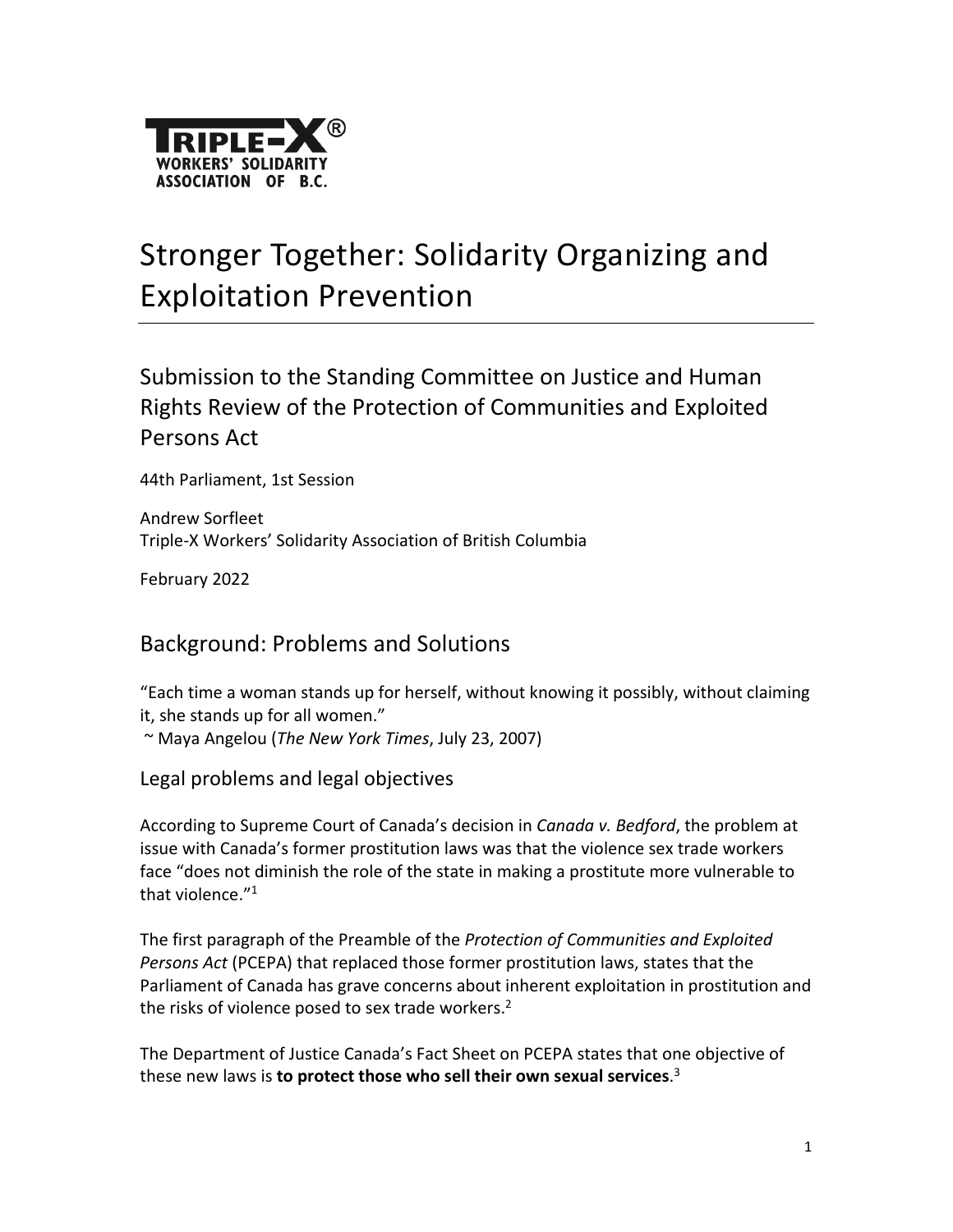Solidarity organizing counters exploitation and promotes safety

"I not only have the right to stand up for myself, but I have the responsibility. I can't ask somebody else to stand up for me if I won't stand up for myself. And once you stand up for yourself, you'd be surprised that people say, 'Can I be of help?'" ~ Maya Angelou, *O Magazine*, December 2000

1888 – Match Stick Girls Strike, London Solidarity organizing has a long history of success; when people can band together, they are able to end exploitation of their labour and improve safety and health conditions for their work. One such early example is the Match Stick Girls Strike of 1888.<sup>4</sup>



Women and girls in London's East End worked

14-hour days, under incessant exploitation, with extremely low pay and facing excessive fines issued simply for being late, dropping a match or talking to others. Matchmakers were chronically exposed to deadly white phosphorous vapours. "Phossy jaw" was the slur cast on matchmakers, referring to 'phosphorous necrosis of the jaw.' The rotting disease often continued to spread to the brain and a painful and horrific death. Removal of the jaw was not uncommon but did not necessarily prolong life.



Well-known socialist, Annie Besant exposed the conditions at the Bryant & May matchstick factory in an article titled, "White Slavery in London." Furious factory owners terminated workers who refused to sign a statement refuting the article. As a result, 1,400 women and girls went out on strike.<sup>5</sup> The strike lasted for three weeks and the owners conceded to some of the matchmakers' demands.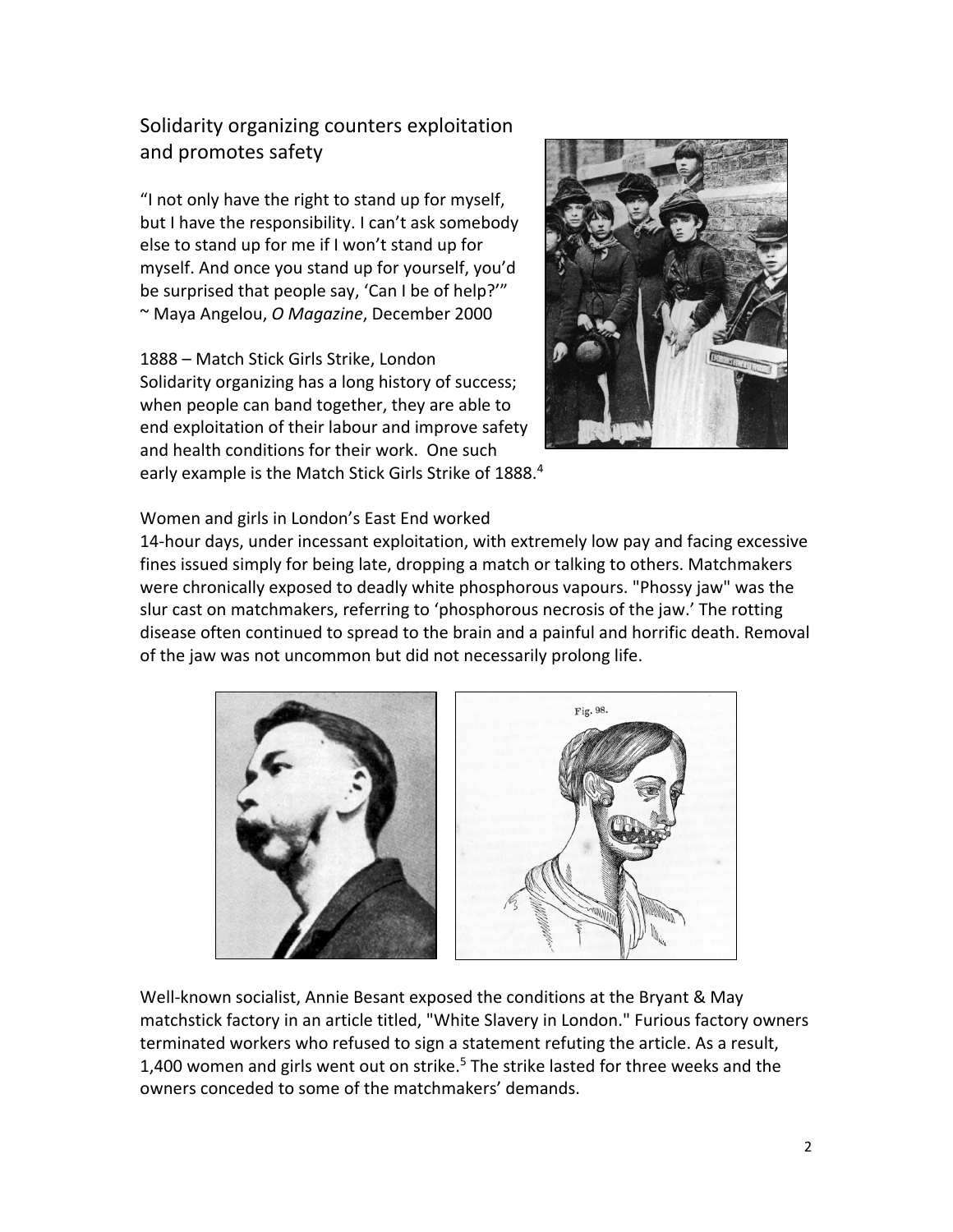Annie Besant continued to push for the use of red phosphorus instead, which was much safer than white phosphorus but also much more expensive.

Later, the Salvation Army took up the cause and set up a matchstick factory near Bryant & May. It was bright and well ventilated and they paid the girls and women a third more wages, provided tea breaks and used red phosphorus. Salvation Army matchboxes cost three times the price, but with the growing awareness people willingly paid it. Within 10 years, Bryant & May stopped using white phosphorus and the Salvation Army eventually sold their factory to them. By 1906, the use of white phosphorus was made illegal in Britain.<sup>6</sup>

1995 – 'Unstoppable Women's Synthesis Committee,' Kolkata A modern-day solidarity organizing success story takes place in Sonagachi, the large brothel district in Kolkata, India. At the time, the growing AIDS crisis cast prostitutes as vectors for the spread of HIV. In February 1992, epidemiologist Dr. Smarajit Jana, from All India Institute of Hygiene and Public Health went to Sonagachi to conduct research in HIV intervention. He recruited a team of peers from among the prostitutes to provide HIV prevention education. Their research revealed larger issues that fuelled HIV infection rates – including a lack of civil rights, police harassment, extortion from local thugs, a lack of education for their children, a lack of access to financial services and more.



*Photo of Dr. Smarajit Jana (centre, holding megaphone) at protest rally.*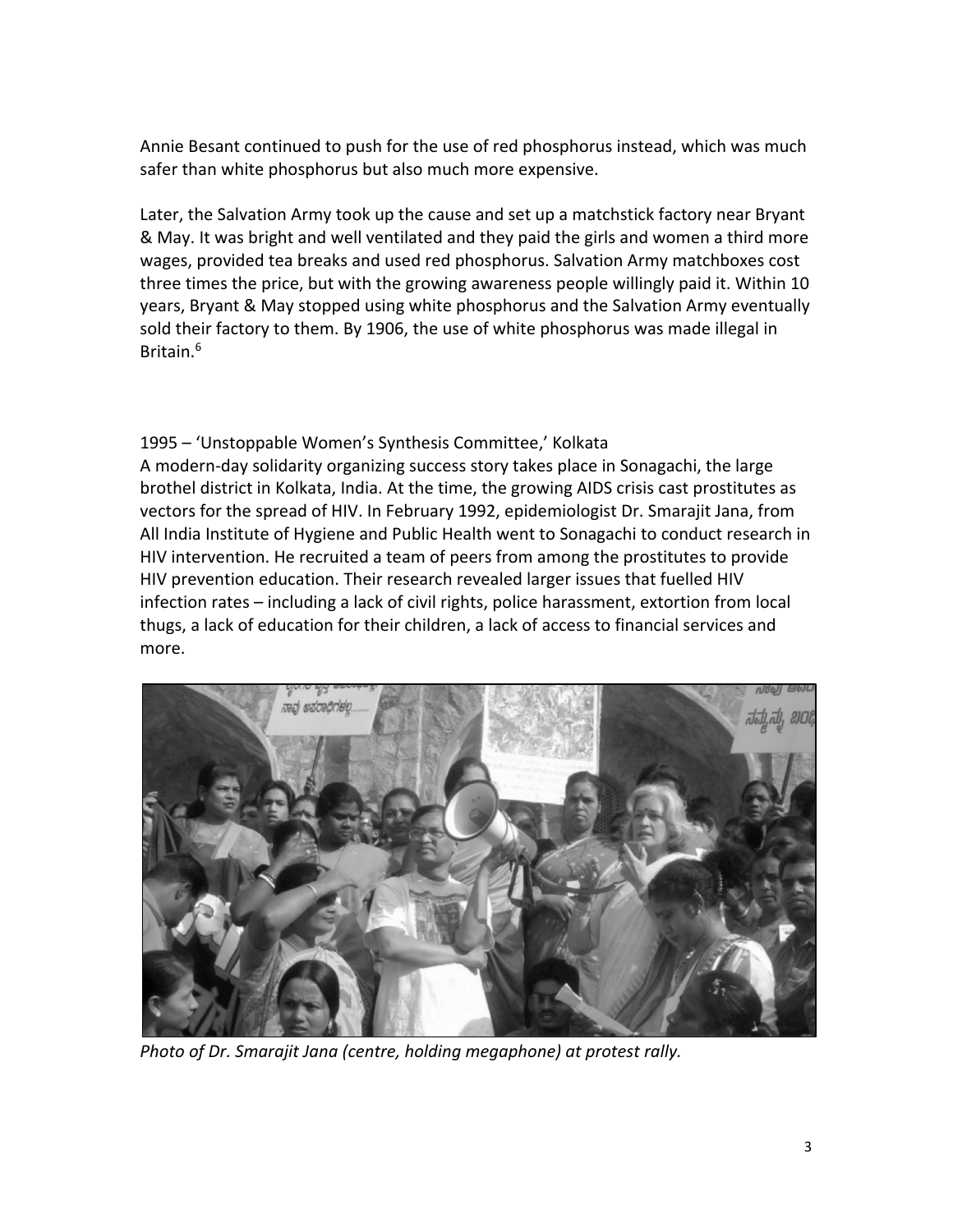Dr. Jana's AIDS prevention peer project which promoted the use of condoms, began to fight for more rights for prostitutes in order start to address the bigger issues. In doing so, they began to reorient popular attitudes about sex, work and choice. They initiated discussion in the press and media and changed the word "prostitute" to "sex worker." "Respect, Reliance and Recognition" was their motto.

In July 1995, a new organization with 12 sex-worker stakeholders was founded, called the Unstoppable Women's Synthesis Committee (Durbar Mahila Samanwaya Samiti or DMSC). Its goal was to promote solidarity organizing. In November 1997, DMSC hosted India's first national convention in Kolkata, attended by more than 3,000 sex workers. In 1999, DMSC took over the STD/HIV intervention program known as the "Sonagachi Project," and began using this model in other red light areas in West Bengal. This unique association also advocated for women's rights and organized community action boards to prevent and report human trafficking.

DMSC formed a sex workers' financial co-operative called "Usha" (meaning "Light"). The Government of West Bengal changed the language in the co-operative laws to include sex workers (previously only housewive's co-operatives were allowed). DMSC helped members obtain government voter identification cards that entitled members to health insurance and social welfare benefits. By 2007, the co-operative had grown to 5,000 members and Usha used their collective savings to provide micro-loans for members to the tune of \$280,000 USD, breaking the monopoly of moneylenders. By 2012, DMSC had a membership of 65,000 from 48 branches across the state of West Bengal.<sup>7,8,9</sup>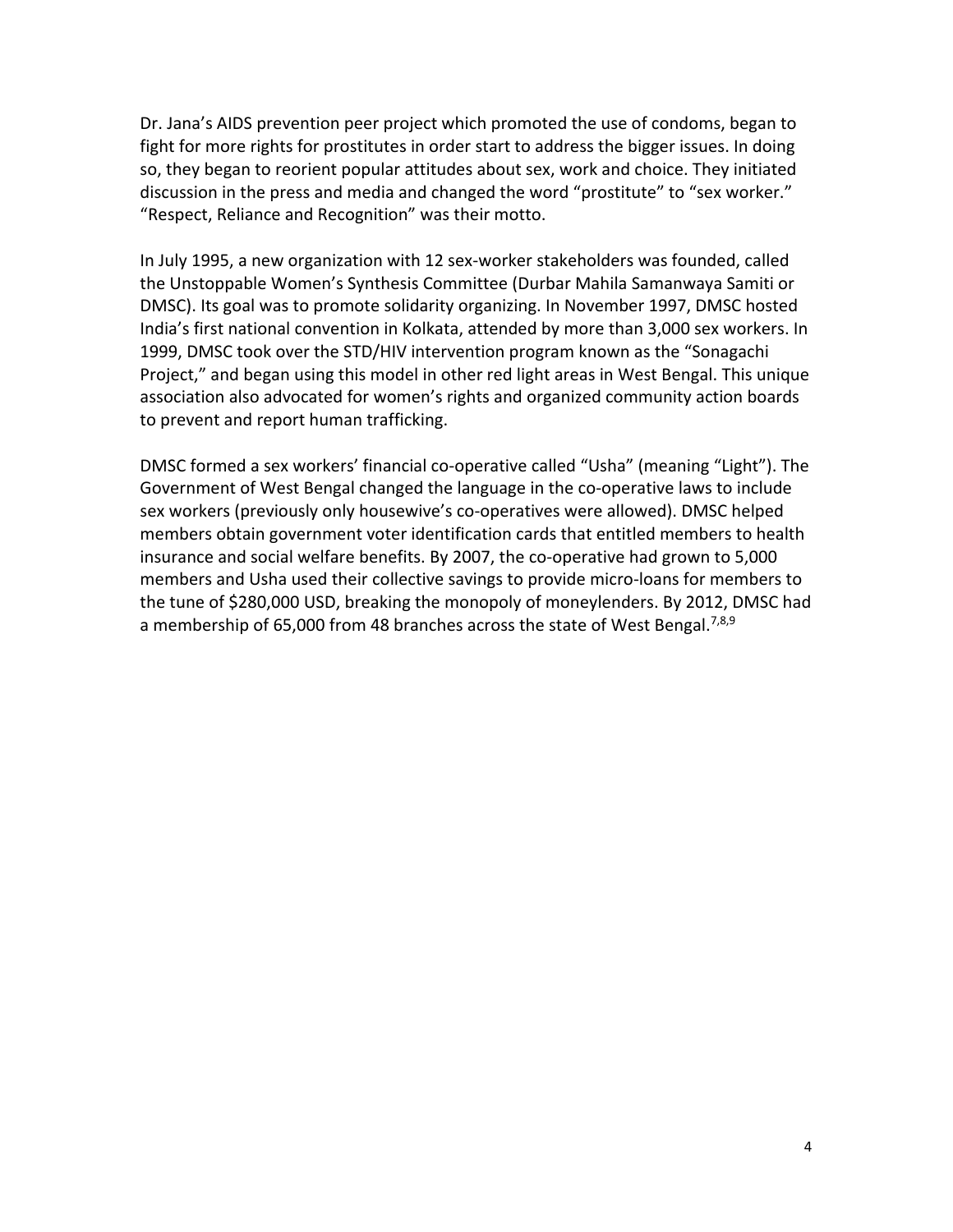

*Around 600 sex workers from Durbar Mahila Samanwaya Committee marched on May Day eve (April 30, 1998) for workers' rights to be recognized including the right to constitute a self-regulatory board to prevent exploitative practices rampant in different red light areas of Kolkata. Photo by Suvnedu Chatterjee.*

By making sex workers collaborative partners instead of being simply targets of state intervention, DMSC reduced HIV infection rates in Kolkata's largest brothel districts to less than one percent. DMSC has been designated a best practices program by the World Bank. Dr. Jana passed away in 2021, but his work and DMSC solidarity organizing has grown into the All India Network of Sex Workers and is recognized by the Supreme Court of India to represent hundreds of thousands of sex workers, through 19 associations across 13 Indian states.<sup>10,11</sup>

### PCEPA – Legal obstacles to solidarity organizing

"Make every effort to change things you do not like. If you cannot make a change, change the way you have been thinking. You might find a new solution." ~ Maya Angelou, *Letter to My Daughter*, 2008

Many people who sell their sexual services consider their practice as "employment." For example (contrary to popular misconception) the majority pay income tax by reporting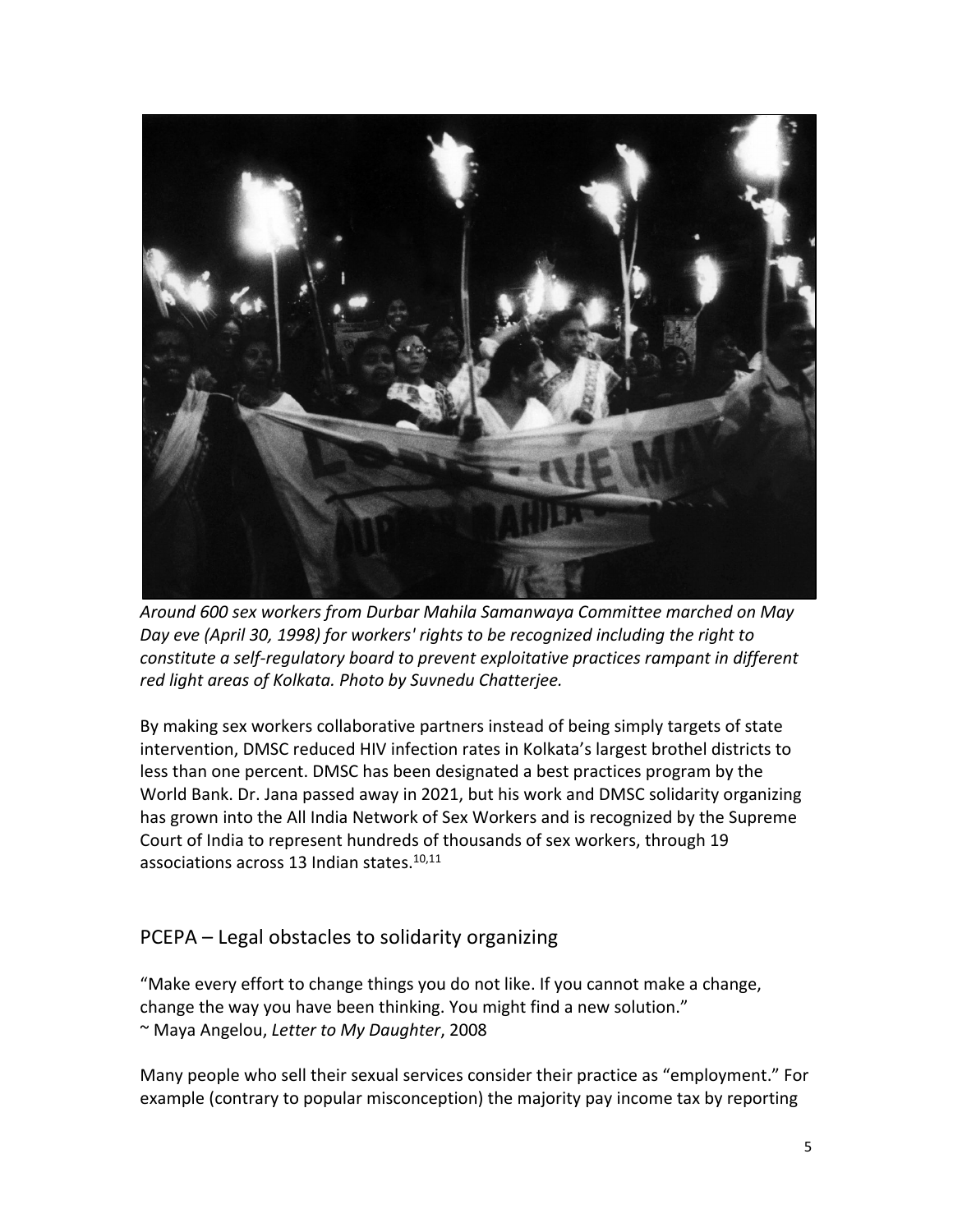to Revenue Canada. Research in Ottawa in June and July 2021, found that of 282 survey respondents who reported full-time or part-time employment in sex work, almost 70 percent reported filing income tax in 2019.<sup>12</sup>

#### **Who is – and who is not – breaking the law?**

The Justice Department's PCEPA Fact Sheet explains the Criminal Code Section 286.2, "Material Benefit Offence" this way: It is against the law "to earn money by owning, managing or working for a commercial enterprise, such as a strip club, massage parlour or escort agency, knowing that sexual services are purchased there." However, those who sell sexual services are not breaking the law if they "work together cooperatively and pool resources to pay for legitimate goods or services, provided that they keep only the earnings from the sale of their own sexual services."<sup>13</sup>

More specifically, protection from prosecution under the subsections about material benefit from sexual services is void if a person has promoted those sexual services. The Criminal Code (S. 286.2(4)(d) states those subsections "do not apply to a person who receives the benefit in consideration for a service or good that they do not offer to the general public but that they offered or provided to the person from whose sexual services the benefit is derived, **if they did not counsel or encourage that person to provide sexual services** and the benefit is proportionate to the value of the service or  $good.$ "14

In addition, the Justice Department's PCEPA Fact Sheet explains Section 286.4 "Advertising Offence" to mean that prohibited advertising is defined as "the sale of another person's sexual services, including in print media, on websites or in locations that offer sexual services for sale, such as erotic massage parlours or strip clubs." This applies to "publishers or website administrators, if they know that the advertisement exists and that it is in fact for the sale of sexual services."<sup>15</sup>

With regard to exceptions to S. 286.2 and S. 286.4, S. 286.5 "Immunity — material benefit and advertising" specifies that: "No person shall be prosecuted for aiding, abetting, conspiring or attempting to commit an offence under any of sections 286.1 to 286.4 or being an accessory after the fact or counselling a person to be a party to such an offence, if the offence relates to the offering or provision of their own sexual services."<sup>16</sup>

#### **What about forming unions or professional associations?**

The laws clearly do not contemplate solidarity organizing. This raises troubling questions: Do these laws stands directly in the way of sex workers forming or running their own unions and associations?<sup>17</sup> Or, when sex workers professionally associate, does that entity have immunity? Unions typically collect dues from their members; professional associations collect fees. Both groups routinely hire staff to perform the organization's business administration, including but not limited to: recruiting members, invoicing and collecting membership dues, training and professional development, and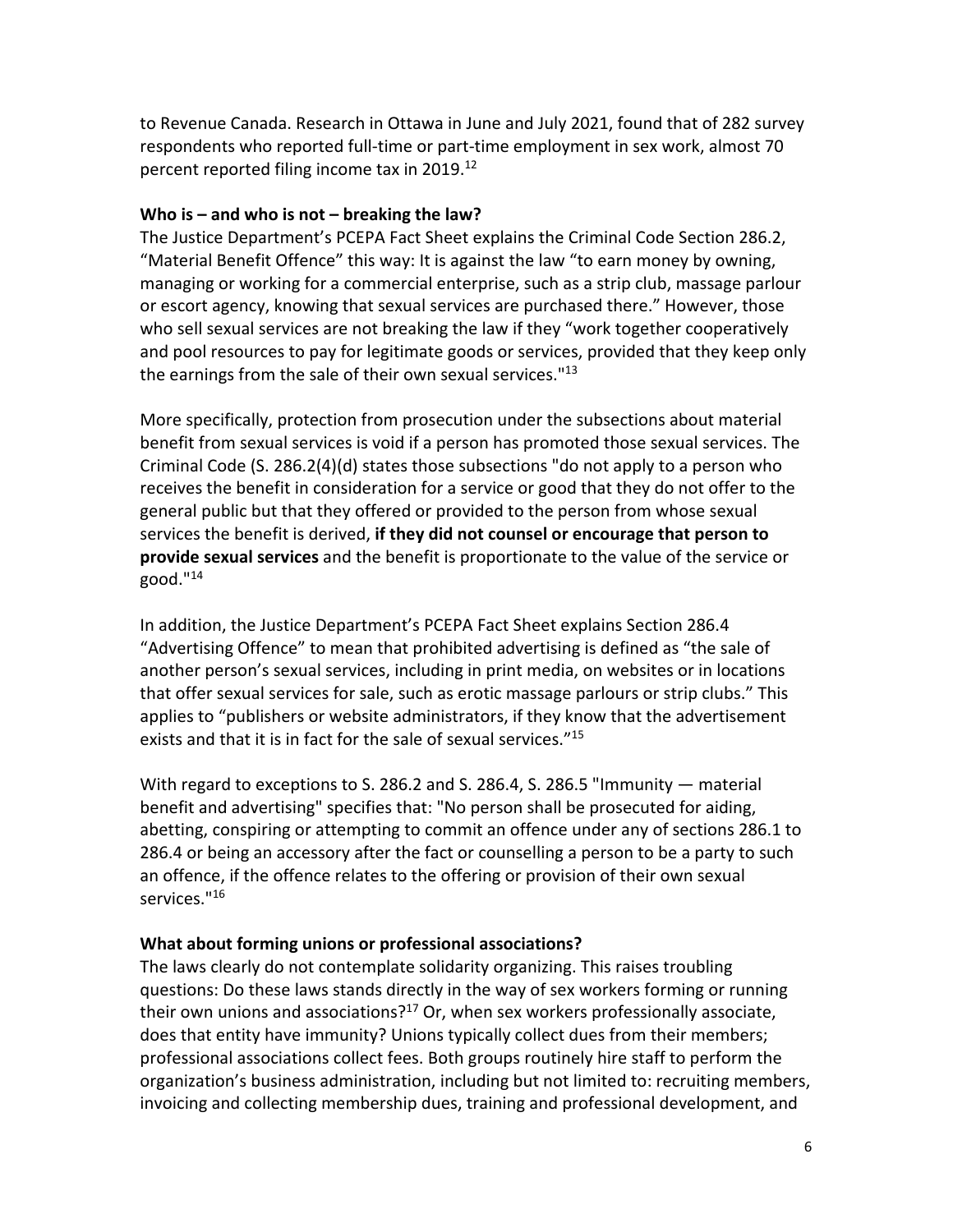advertising and promoting the industry generally as well as the benefits of membership. Arguably, these organizations by their nature would counsel and encourage members to provide their services.

Also, who would be subject to prosecution and who would be immune? The members? What about the board of directors? Their employees? What about members' contributions to collective benefits such as extended health and dental insurance, life insurance, pensions, group savings plans, financial hardship relief funds and so on?

## Fundamental freedom to associate

Canada's Charter of Rights and Freedoms Section 2(d) guarantees freedom of association. Section 1 of the Charter qualifies that this freedom is "subject only to such reasonable limits prescribed by law as can be demonstrably justified in a free and democratic society." *The Charter of Rights and Freedoms: A Guide for Canadians* explains also that, "rights cannot be absolute; they must be qualified in order to protect the rights of others."

**Here lies our legal conundrum: Do Criminal Code sections 286.2 "Material benefit from sexual services" and 286.4 "Advertising sexual services" prevent** *de facto* **people who sell sexual services from forming unions and professional associations?** It would seem an exception has not been made for these organizations to collect fees for providing membership services, including co-operative advertising and promoting the sexual services industry generally.

Is this violation of the freedom to associate justifiable under Section 1 of the Charter?

### **Canadian legal precedent supports solidarity organizing**

Two laws that obstruct or prevent workers from forming a union have been ruled unconstitutional. *Dunmore v. Ontario* 2001 SCC 94 ("Exclusion of agricultural workers from statutory labour relations regime") states:

"The purpose of s. 2(d) of the Charter is to allow the achievement of individual potential through interpersonal relationships and collective action. This purpose commands a single inquiry: has the state precluded activity because of its associational nature, thereby discouraging the collective pursuit of common goals?

"Trade unions develop needs and priorities that are distinct from those of their members individually and cannot function if the law protects exclusively the lawful activities of individuals. The law must thus recognize that certain union activities may be central to freedom of association even though they are inconceivable on the individual level."18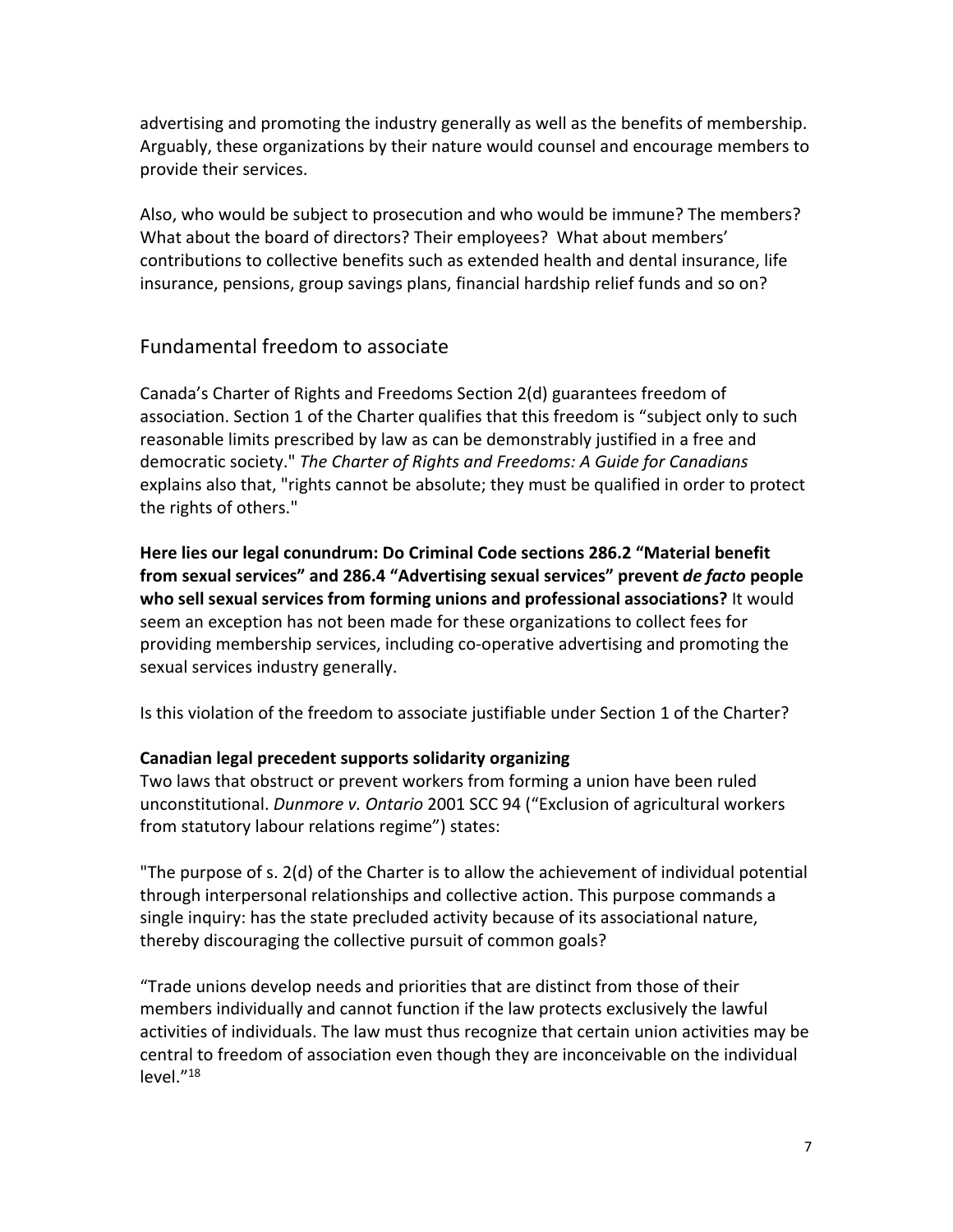#### **Imposing positive obligations on government to extend protective legislation to unprotected groups**

*A Guide to the Law of Organizing in British Columbia* explains the implications of *Dunmore v. Ontario* 2001:

"Dunmore cracked the door open for expanding the scope of the right of freedom of association to cover certain collective activities that have no individual analogue. In addition, the majority in Dunmore concluded, in some circumstances, that section 2(d) freedom may impose positive obligations on government, for example, to extend protective legislation to unprotected groups of employees. At issue in Dunmore was the exclusion of agricultural workers from Ontario's labour relations statute. Noting the "profound connection between legislative protection and the freedom to organize," the majority concludes that without the benefits of protective legislation such as the Labour Relations Act, 1995, exercising the right of association in Ontario's agricultural sector was "all but impossible." The exclusion of agricultural workers from the Labour Relations Act, 1995 "substantially interferes with their fundamental freedom to organize" and, thus, breached section 2(d). After concluding that the breach was not justified under section 1 of the Charter, Bastarache J. found that what was required of the State was:

"…at a minimum a regime that provides agricultural workers with the protection necessary for them to exercise their constitutional freedom to form and maintain associations. The record shows that the ability to establish, join and maintain an agricultural employee association is substantially impeded in the absence of such statutory protection and that this impediment is substantially attributable to the exclusion itself, rather than to private action exclusively. Moreover, the freedom to establish, join and maintain an agricultural employee association lies at the core of s. 2(d)… I conclude that at minimum the statutory freedom to organize in s. 5 of the [Labour Relations Act, 1995] ought to be extended to agricultural workers, along with protections judged essential to its meaningful exercise, such as freedom to assemble, to participate in the lawful activities of the association and to make representations, and the right to be free from interference, coercion and discrimination in the exercise of these freedoms."<sup>19</sup>

#### **Recommendation: The solution to our conundrum**

The government has a duty to ensure that marginalized workers have a right to solidarity organizing. The Justice Committee, when contemplating this omission through its review, must amend the laws to ensure that the freedom to establish, join and maintain an association and the statutory freedom of solidarity organizing is guaranteed for those who sell sexual services in Canada.

I've learned that making a "living" is not the same thing as making a "life." ~ Maya Angelou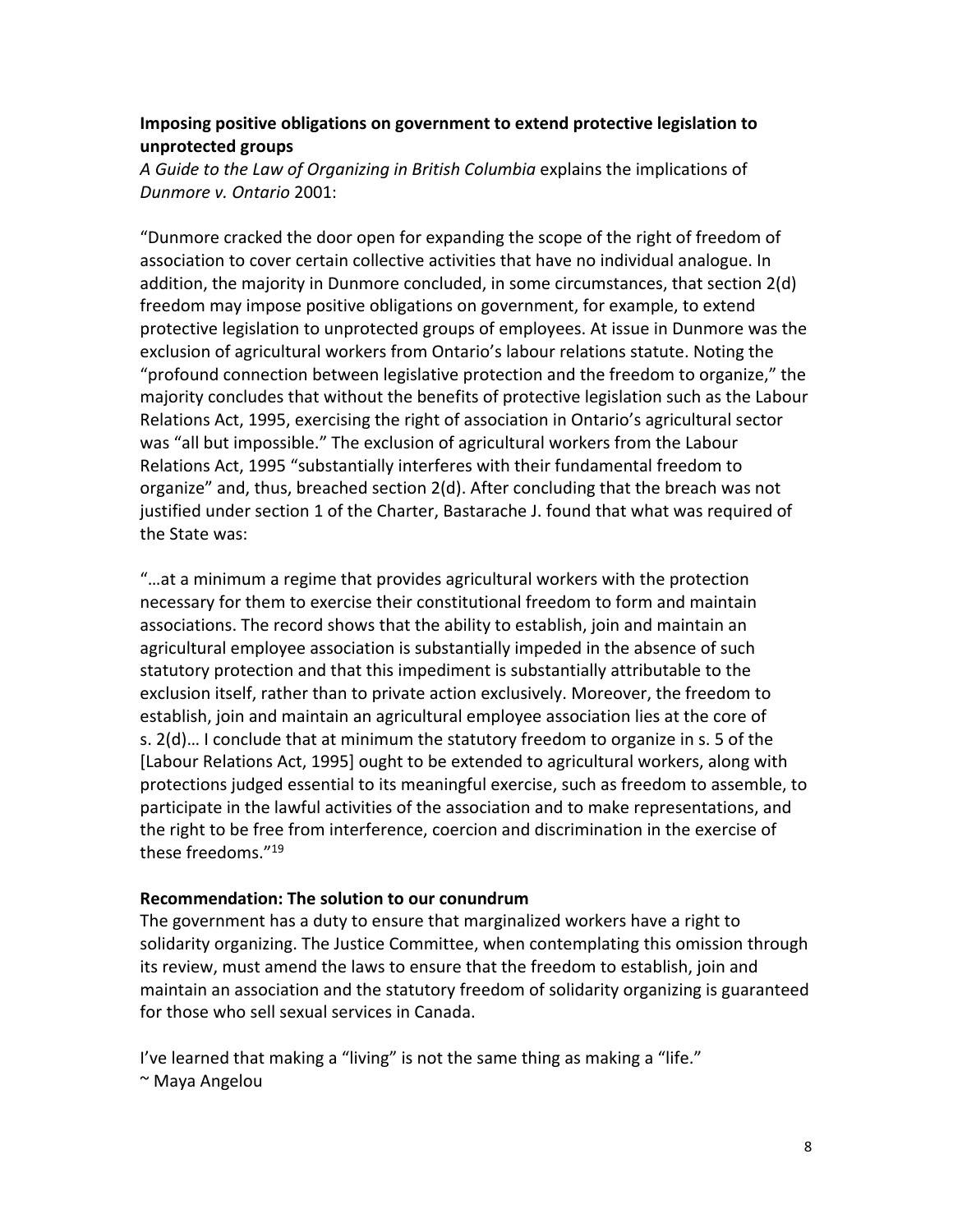## Triple-X Workers' Solidarity Association of British Columbia

"Standing together to determine the terms of Triple-X work."

Triple-X Workers' Solidarity Association of B.C. is a registered non-profit association in British Columbia since February 2012 (Society Incorporation Number: S-0059449; Federal Business Number: 830870309BC0001).

Persons can become members of the Triple-X Workers' Solidarity Association of B.C. if they have agreed to the direct exchange of sexual stimulation for financial compensation within the last six months and they intend to continue to work in the Triple-X industry. The full list of Triple-X membership criteria as defined in our Constitution, Bylaws & Policies are available on our bylaws webpage: [https://triple](https://triple-x.org/about/bylaws.html)[x.org/about/bylaws.html.](https://triple-x.org/about/bylaws.html)

As of June 2018, the Triple-X certification mark was registered with Innovation, Science and Economic Development Canada (Certification Mark No. 1,774,304). Section 2 of the Defined Standard ensures that members have provided Triple-X with proof of age (18 years of age or older) in the form of government-issued identification or affidavit by a guarantor. Section 3 stipulates that members have signed the Triple-X form agreeing that they consider themselves a Triple-X worker and agreeing to provide Triple-X services for financial compensation. Triple-X services involve sexual stimulation that may or may not involve physical contact.

Section 4 of the Defined Standard for certified workers ensures:

"... that they are qualified to: a) assess risks for sexually transmitted infections (STIs); and b) ensure best practices in STI prevention are followed appropriate for the service provided according to BC Centre for Disease Control guidelines."

In our role to provide education regarding sexual health and safety, Triple-X examines and analyzes federal and provincial public health policies for potential implications on the sex industry. Triple-X also organizes and co-sponsors Vancouver's Red Umbrella March for Sex Work Solidarity, held annually since 2013.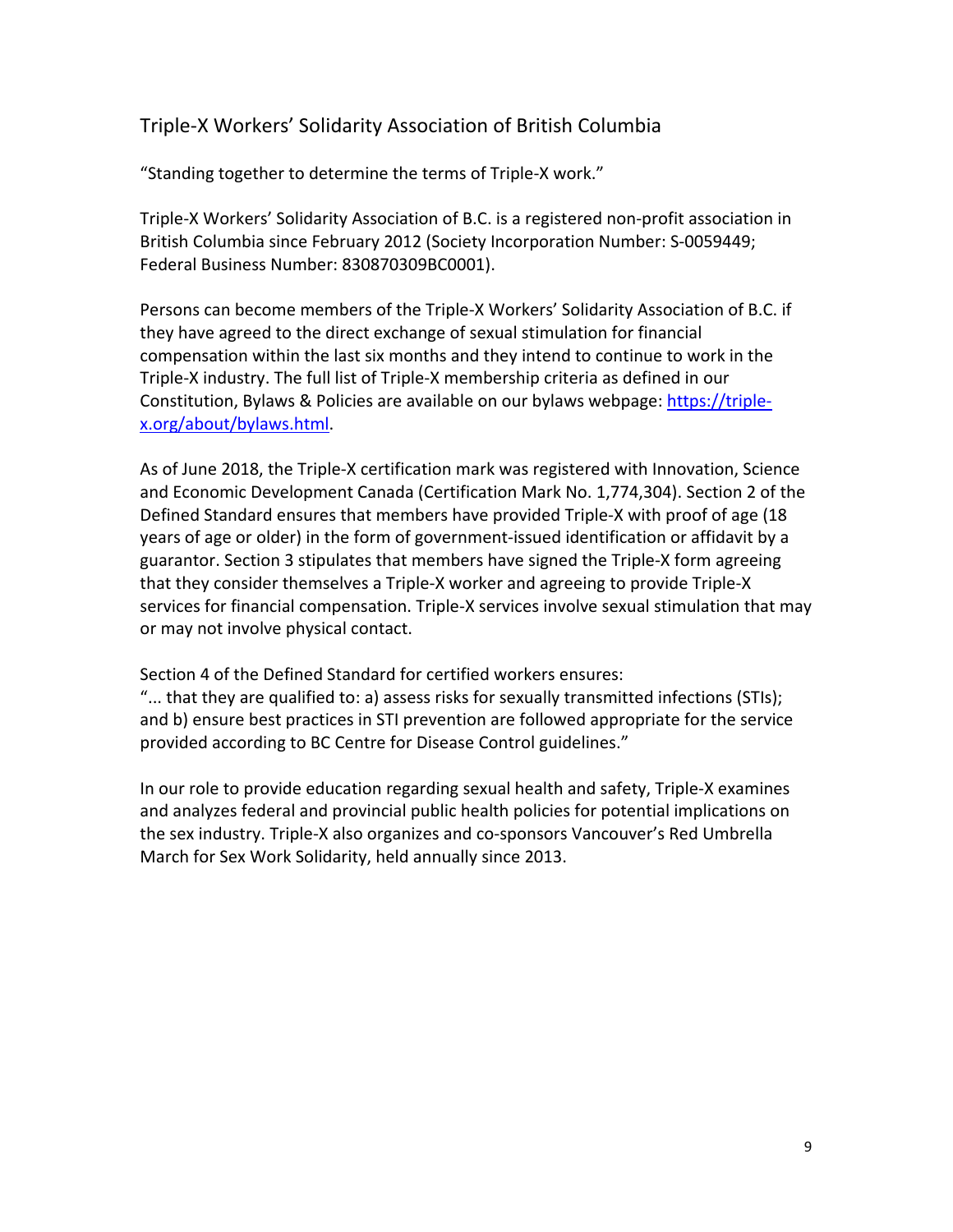#### **Notes**

- 1. "The impugned laws negatively impact security of the person rights of prostitutes and thus engage s. 7. The proper standard of causation is a flexible "sufficient causal connection" standard, as correctly adopted by the application judge. The prohibitions all heighten the risks the applicants face in prostitution — itself a legal activity. They do not merely impose conditions on how prostitutes operate. They go a critical step further, by imposing dangerous conditions on prostitution; they prevent people engaged in a risky — but legal — activity from taking steps to protect themselves from the risks. That causal connection is not negated by the actions of third‑party johns and pimps, or prostitutes' so‑called choice to engage in prostitution. While some prostitutes may fit the description of persons who freely choose (or at one time chose) to engage in the risky economic activity of prostitution, many prostitutes have no meaningful choice but to do so. Moreover, it makes no difference that the conduct of pimps and johns is the immediate source of the harms suffered by prostitutes. The violence of a john does not diminish the role of the state in making a prostitute more vulnerable to that violence." (Canada (Attorney General) v. Bedford, File No.: 34788. 2013: June 13; 2013: December 20. p. 1105)
- 2. "Whereas the Parliament of Canada has grave concerns about the exploitation that is inherent in prostitution and the risks of violence posed to those who engage in it." (The Protection of Communities and Exploited Persons Act, 2014. Preamble, Para. 1.)
- 3. "Its overall objectives are to: 1. Protect those who sell their own sexual services." Prostitution Criminal Law Reform: Bill C-36, the Protection of Communities and Exploited Persons Act Fact Sheet. In force as of December 6, 2014, Department of Justice Canada [https://www.justice.gc.ca/eng/rp-pr/other-autre/c36fs\\_fi/c36fs\\_fi\\_eng.pdf](https://www.justice.gc.ca/eng/rp-pr/other-autre/c36fs_fi/c36fs_fi_eng.pdf)
- 4. "English Factory Laborers Were Forced To Work With Toxic Chemicals Until Their Faces Became Deformed, "Melissa Sartore, *Ranker*, Updated October 31, 2019 <https://www.ranker.com/list/london-matchgirls-strike-phossy-jaw/melissa-sartore>
- 5. "Meet the matchstick women the hidden victims of the industrial revolution," Catherine Best, *The Conversation*, March 8, 2018 [https://theconversation.com/meet-the-matchstick-women-the-hidden-victims-of](https://theconversation.com/meet-the-matchstick-women-the-hidden-victims-of-the-industrial-revolution-87453)[the-industrial-revolution-87453](https://theconversation.com/meet-the-matchstick-women-the-hidden-victims-of-the-industrial-revolution-87453)
- 6. Match Girls' Strike and The Salvation Army (Youtube video) <https://m.youtube.com/watch?v=TGmv9q6j2tg&feature=youtu.be>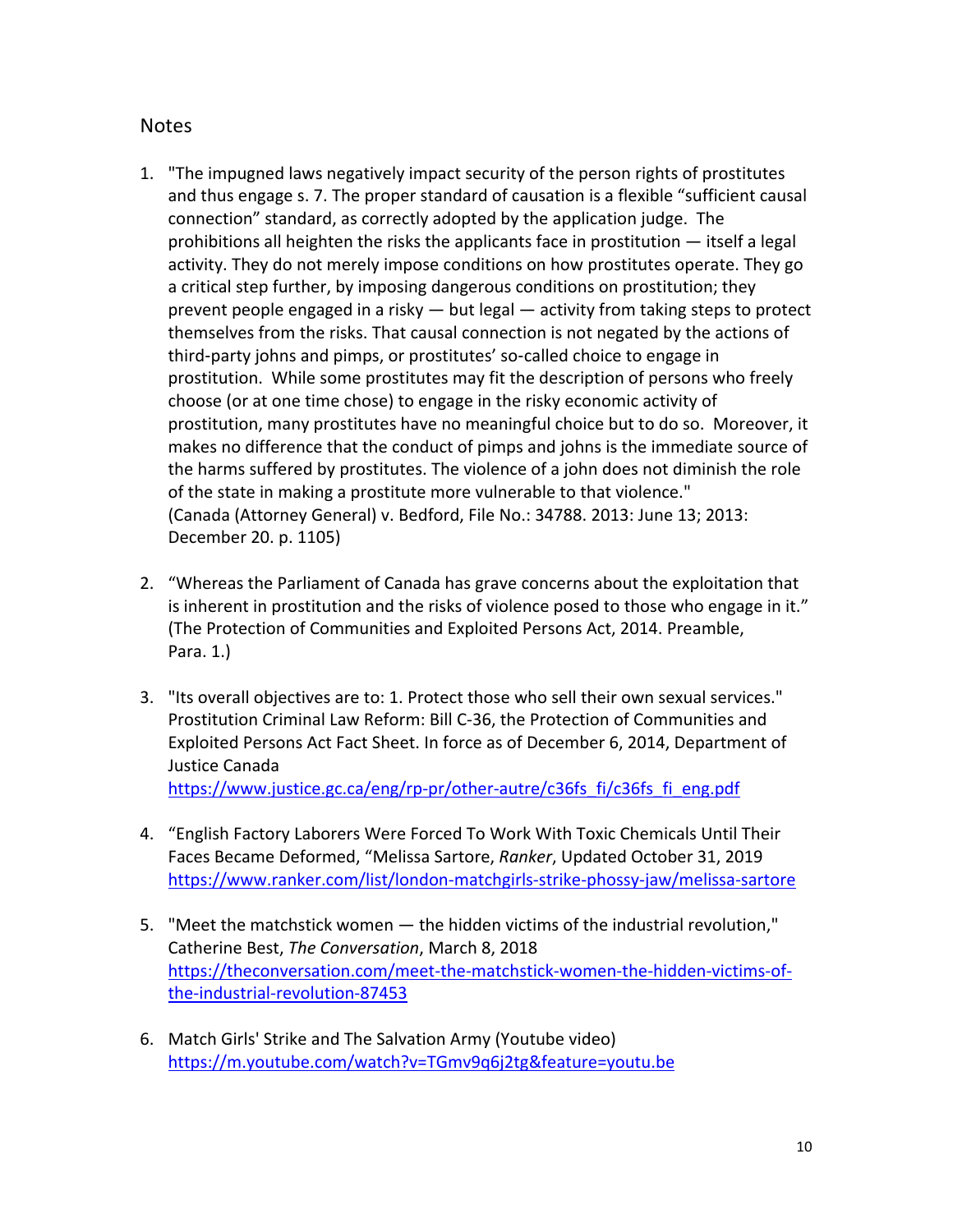- 7. "Dr. Smarajit Jana, who helped children of sex workers to progress through football, passes away," The Bridge Desk, *The Bridge*, May 8, 2021 [https://thebridge.in/football/smarajit-jana-football-develop-children-sex-workers](https://thebridge.in/football/smarajit-jana-football-develop-children-sex-workers-passes-away-21378)[passes-away-21378](https://thebridge.in/football/smarajit-jana-football-develop-children-sex-workers-passes-away-21378)
- 8. "Epidemiologist Smarajit Jana passes away," Shiv Sahay Singh; Jagriti Chandra, *The Hindu*, May 10, 2021 [https://www.thehindu.com/news/national/other-states/epidemiologist-smarajit](https://www.thehindu.com/news/national/other-states/epidemiologist-smarajit-jana-passes-away/article34528012.ece)[jana-passes-away/article34528012.ece](https://www.thehindu.com/news/national/other-states/epidemiologist-smarajit-jana-passes-away/article34528012.ece)
- 9. Durbar Mahila Samanwaya Committee (DMSC) [https://en.wikipedia.org/wiki/Durbar\\_Mahila\\_Samanwaya\\_Committee](https://en.wikipedia.org/wiki/Durbar_Mahila_Samanwaya_Committee)
- 10. "A voice for sex workers: Smarajit Jana nudged governments, aid agencies, NGOs and activists into respecting the choices made by sex workers," *The Indian Express*, May 11, 2021 [https://indianexpress.com/article/opinion/a-voice-for-sex-workers-dr-smarajit-jana](https://indianexpress.com/article/opinion/a-voice-for-sex-workers-dr-smarajit-jana-hiv-aids-7311047/)[hiv-aids-7311047/](https://indianexpress.com/article/opinion/a-voice-for-sex-workers-dr-smarajit-jana-hiv-aids-7311047/)
- 11. "Revolutionary changes closely followed the organisation's inception. A study released ten years after the Durbar began its work stated, "In India, HIV seroprevalence rates among sex workers have ranged from 50–90% in Bombay (Mumbai), Delhi, and Chennai. However, HIV rates of only 10% have been observed among sex workers in Calcutta (Kolkata), a city on the drug route into the heart of India and one of the most impoverished urban areas in the world. Condom use has risen in Calcutta (Kolkata) in recent years, from 3% in 1992 to 90% in 1999, compared with steady rates of low condom use among sex workers in other cities in India."

"65000 Sex Workers Advocate For Rights Like Never Before, Thanks To One Heroic Doctor," Divya Sethu, *The Better India*, January 21, 2022 [https://www.thebetterindia.com/273849/hero-smarajit-jana-durbar-collective](https://www.thebetterindia.com/273849/hero-smarajit-jana-durbar-collective-helps-kolkata-sex-worker-get-rights/)[helps-kolkata-sex-worker-get-rights/](https://www.thebetterindia.com/273849/hero-smarajit-jana-durbar-collective-helps-kolkata-sex-worker-get-rights/)

12. "Sex, taxes & COVID-19: How sex workers navigated pandemic relief efforts," *The National Post*, The Canadian Press, December 14, 2021. (Ryan Conrad, SSHRC Postdoctoral Fellow, Cinema & Media Studies, York University, Canada and Emma McKenna, SSHRC Postdoctoral Fellow, Criminology, L'Universite d'Ottawa/University of Ottawa)

[https://nationalpost.com/pmn/news-pmn/sex-taxes-covid-19-how-sex-workers](https://nationalpost.com/pmn/news-pmn/sex-taxes-covid-19-how-sex-workers-navigated-pandemic-relief-efforts)[navigated-pandemic-relief-efforts](https://nationalpost.com/pmn/news-pmn/sex-taxes-covid-19-how-sex-workers-navigated-pandemic-relief-efforts)

13. "This offence criminalizes receiving money or other material benefit from the prostitution of others in exploitative circumstances, including in the context of a commercial enterprise that offers sexual services for sale. This means that it is illegal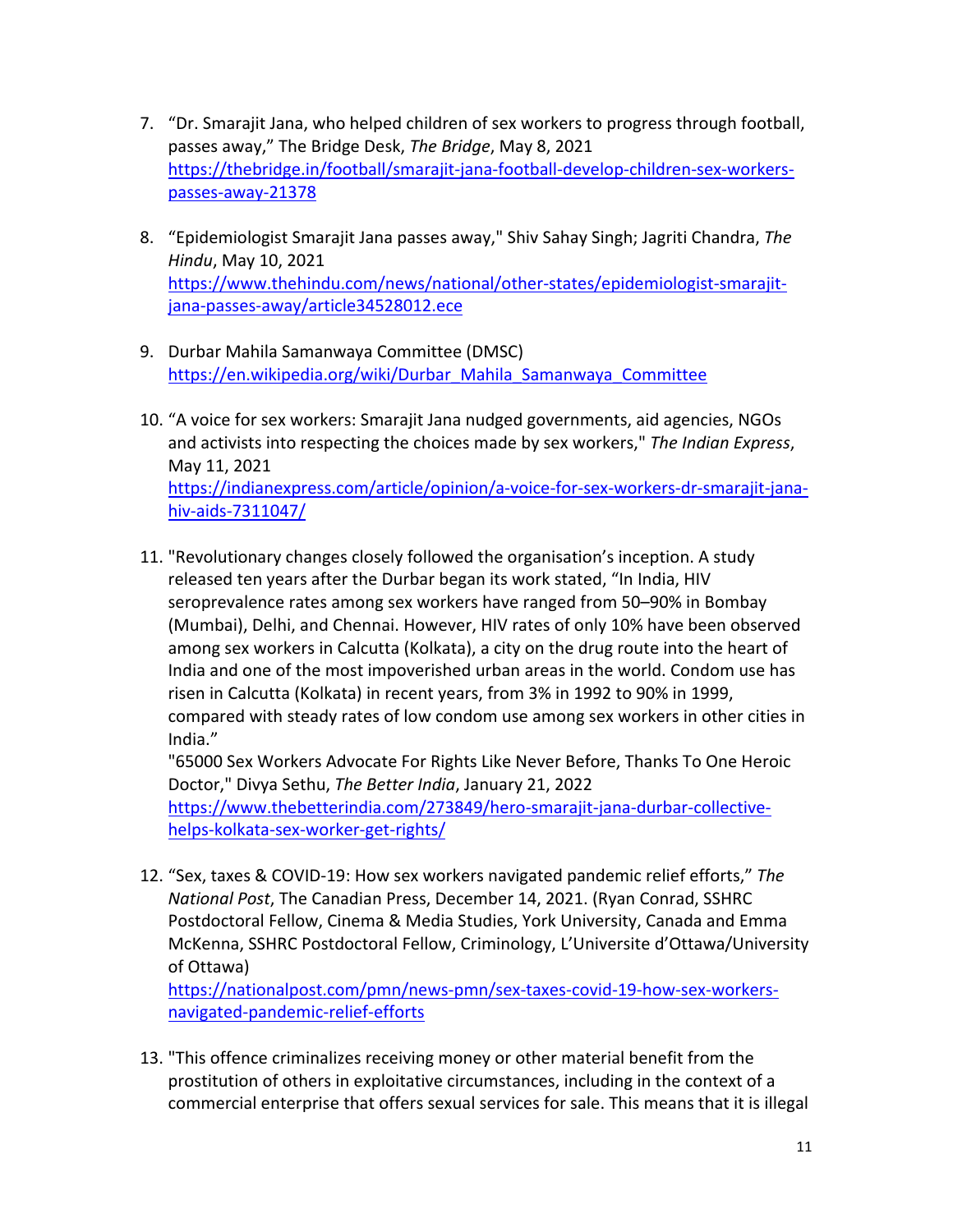to earn money by owning, managing or working for a commercial enterprise, such as a strip club, massage parlour or escort agency, knowing that sexual services are purchased there. Since the new law protects from criminal liability those who receive money from the sale of their own sexual services, the material benefit offence does not apply to sellers of sexual services, including when they work together cooperatively and pool resources to pay for legitimate goods or services, provided that they keep only the earnings from the sale of their own sexual services."

"Prostitution Criminal Law Reform: Bill C-36, the Protection of Communities and Exploited Persons Act Fact Sheet. In force as of December 6, 2014," Department of Justice Canada

[https://www.justice.gc.ca/eng/rp-pr/other-autre/c36fs\\_fi/c36fs\\_fi\\_eng.pdf](https://www.justice.gc.ca/eng/rp-pr/other-autre/c36fs_fi/c36fs_fi_eng.pdf)

- 14. *Criminal Code of Canada*, (S. 286.2(4)(d)), "Material benefit from sexual services: Exception"
- 15. "The offence also applies to publishers or website administrators, if they know that the advertisement exists and that it is in fact for the sale of sexual services. The new laws also allow the court to order the seizure of materials containing advertisements for the sale of sexual services, as well as their removal from the Internet, regardless of who posted them." However, the new laws protect from criminal liability a person who advertises the sale of their own sexual services.

"Prostitution Criminal Law Reform: Bill C-36, the Protection of Communities and Exploited Persons Act Fact Sheet. In force as of December 6, 2014," Department of Justice Canada

[https://www.justice.gc.ca/eng/rp-pr/other-autre/c36fs\\_fi/c36fs\\_fi\\_eng.pdf](https://www.justice.gc.ca/eng/rp-pr/other-autre/c36fs_fi/c36fs_fi_eng.pdf)

- 16. "No person shall be prosecuted for aiding, abetting, conspiring or attempting to commit an offence under any of sections 286.1 to 286.4 or being an accessory after the fact or counselling a person to be a party to such an offence, if the offence relates to the offering or provision of their own sexual services." *Criminal Code of Canada*, s.286.5 "Immunity — material benefit and advertising"
- 17. "B.C. sex workers' association says federal law kills membership drives," Charlie Smith, *The Georgia Straight*, July 16, 2020 [https://www.straight.com/living/bc-sex-workers-association-says-federal-law-kills](https://www.straight.com/living/bc-sex-workers-association-says-federal-law-kills-membership-drives)[membership-drives](https://www.straight.com/living/bc-sex-workers-association-says-federal-law-kills-membership-drives)
- 18. "In order to establish a violation of s. 2(d) of the Charter, the appellants must demonstrate that their claim relates to activities that fall within the range of activities protected by s. 2(d) of the Charter, and that the impugned legislation has, either in purpose or effect, interfered with these activities. In this case, insofar as the appellants seek to establish and maintain an association of employees, their claim falls squarely within the protected ambit of s. 2(d)."